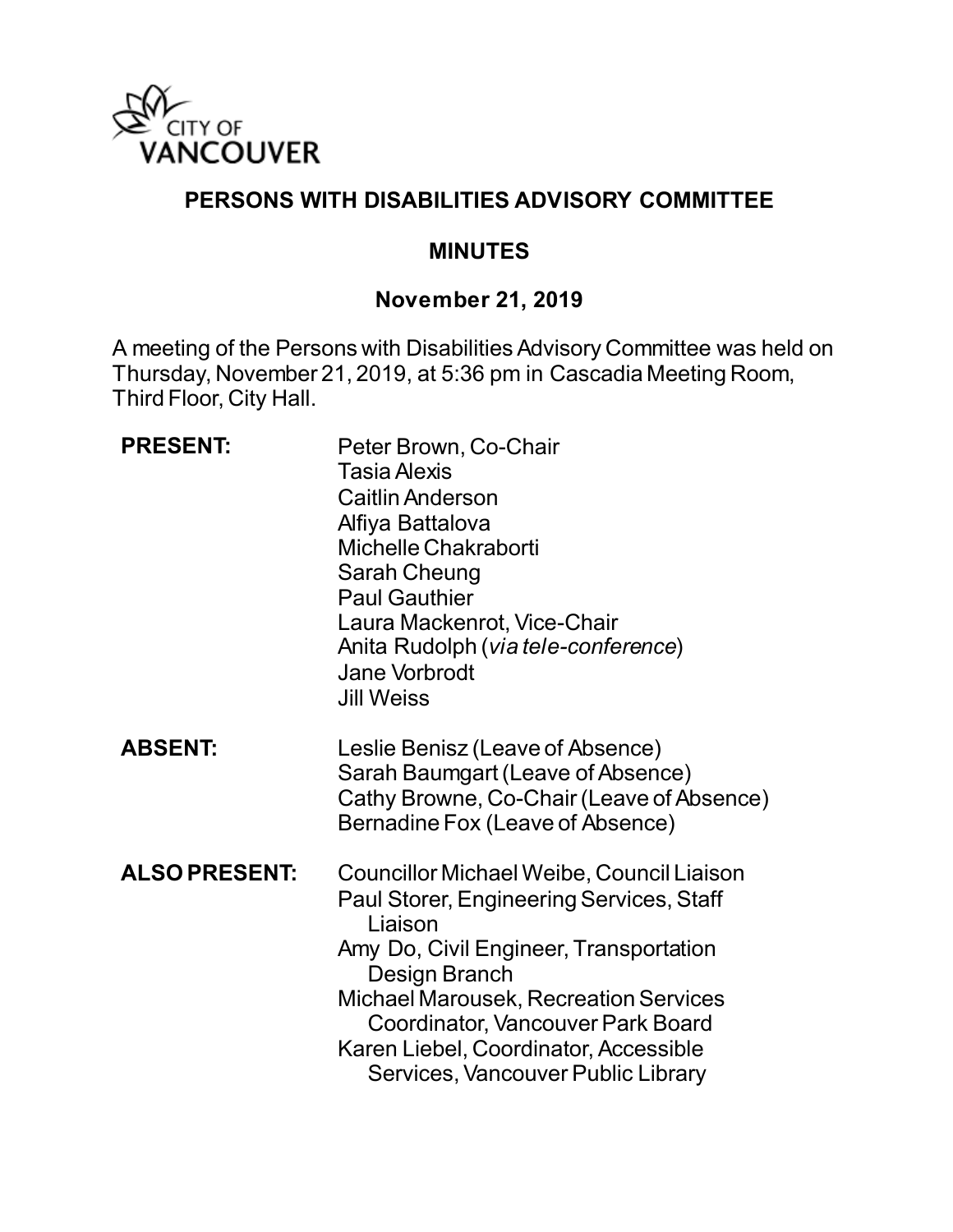#### **CITY CLERK'S OFFICE:** Kathy Bengston, Committee Clerk

#### **WELCOME**

The Chair acknowledged we are on the unceded territories of the Musqueam, Squamish, and Tsleil-Waututh Nations.

#### **Leave of Absence Requests**

MOVED by Peter Brown SECONDED by Tasia Alexis

> THAT the Persons with Disabilities Advisory Committee approve leaves of absence for Leslie Benisz, Sarah Baumgart, Cathy Browne, and Bernadine Fox, for this meeting.

CARRIED UNANIMOUSLY

#### **Approval of Minutes**

MOVED by Michelle Chakraborti SECONDED by Peter Brown

> THAT the Persons with Disabilities Advisory Committee approve the Minutes from the meeting of September 20, 2019, as circulated.

CARRIED UNANIMOUSLY

#### **1. Broadway Subway Project Fall 2019**

Louise Harley, Ministry of Transportation and Infrastructure, Province of BC, presented the Broadway Subway Project, and along with staff from the Province, Translink, and the Rapid Transit Office, responded to questions.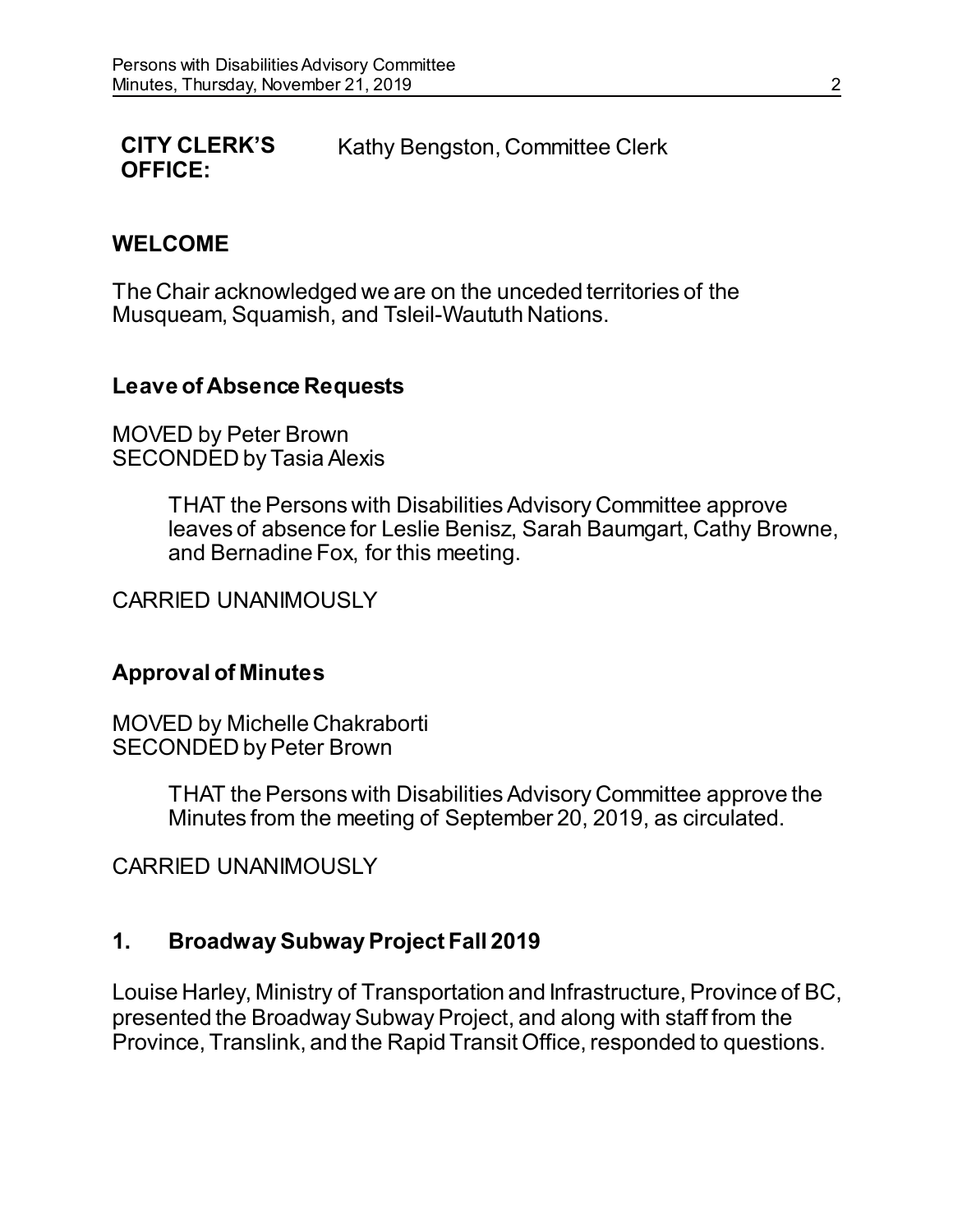Highlights of the presentation included:

- Alignment Overview
- Project Schedule Overview
- Stations, which include accessible washrooms in each of the six stations

The Project website can be found at link here: <https://engage.gov.bc.ca/broadwaysubway/>

# **2. Provincial Accessibility Act**

Guillaume Dufresne, Director, Ministry of Social Development and Poverty Reduction, Province of BC, provided a brief overview via teleconference, on the framework under consideration for the BC Accessibility Act, and sought feedback from the Committee.

# **3. Accessibility Strategy Task Force Update**

Paul Storer, Staff Liaison, provided a brief update on the Accessibility Strategy Task Force.

The Co-Chair provided feedback on the Accessible City Advisor position and its description. Discussion followed, which included input from the Chair of Accessibility Task Force, Mary Jo Fetterly, via tele-conference, and committee members. Staff will follow-up with the Human Resources Department on the position and report back to the committee.

#### MOVED by Jill Weiss SECONDED by Tasia Alexis

# **WHEREAS**

1. City Council committed to an accessibility strategy to remove barriers and ensure the full and equal participation of persons with disabilities in Vancouver;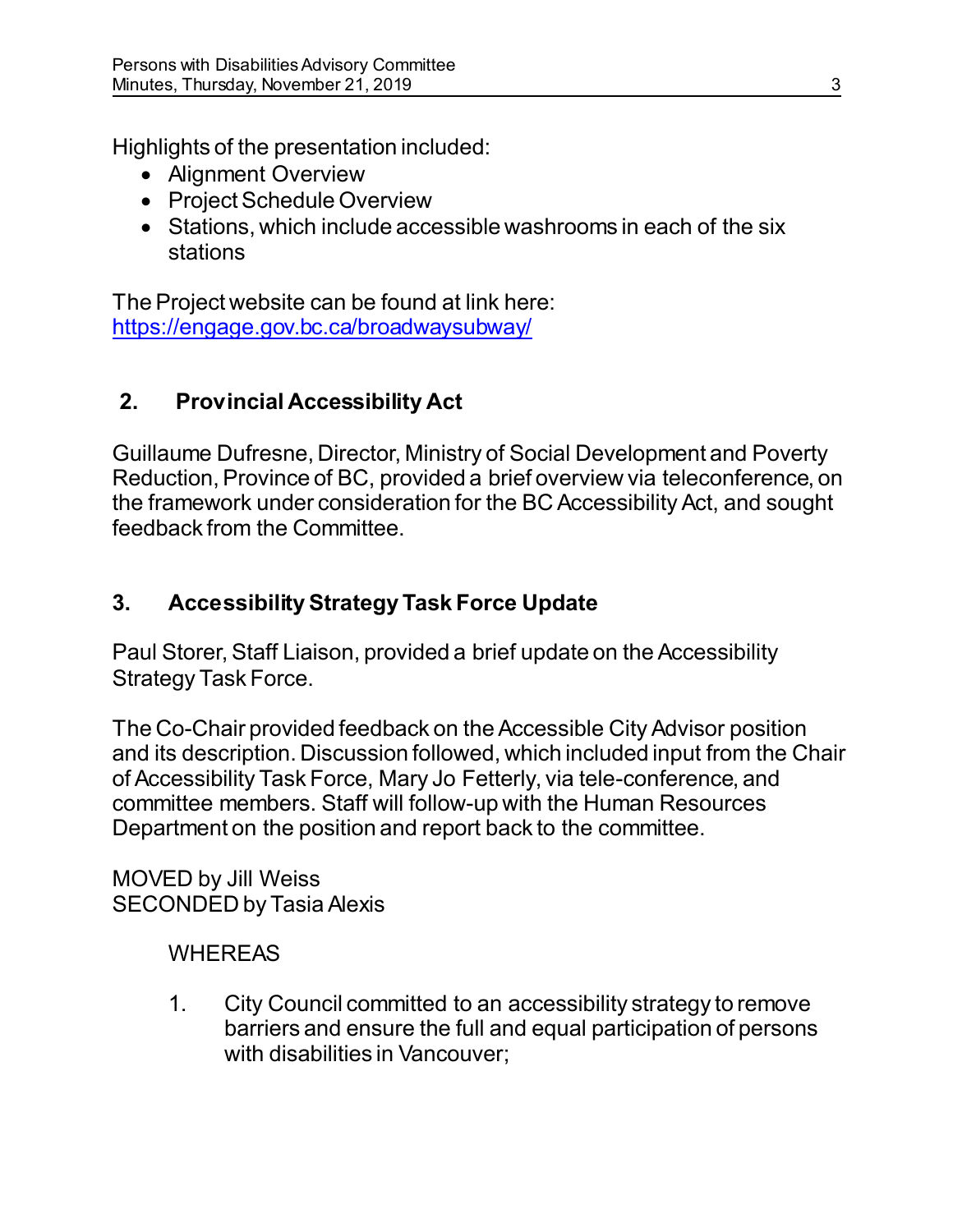- 2. That this over-arching accessibility strategy will provide a framework for the City to always use an accessibility lens in all of its work;
- 3. That the City has already allocated \$200,000 for the Accessibility City Strategy.

THEREFORE BE IT RESOLVED THAT with regards to the Accessible City Advisor position, that Persons with Disabilities Advisory Committee (PDAC) recommends:

- A. THAT sufficient funds are allocated to ensure that this position is full-time equivalent.
- B. THAT the job description for this position confirms the responsibility of this position to be solely committed to the planning and implementation of an accessibility city wide strategy.
- C. THAT the job description for this position is developed in consultation with the PDAC and the Accessible Strategy Task Force.
- D. THAT the job description for this position already drafted by the Accessible City Task Force, should be used as the template for the official job description for this position.

#### CARRIED UNANIMOUSLY

The Co-Chair provided an update on the proposed Accessible Strategy Task Force letter to Council, which is no longer necessary, as a motion was created in its place.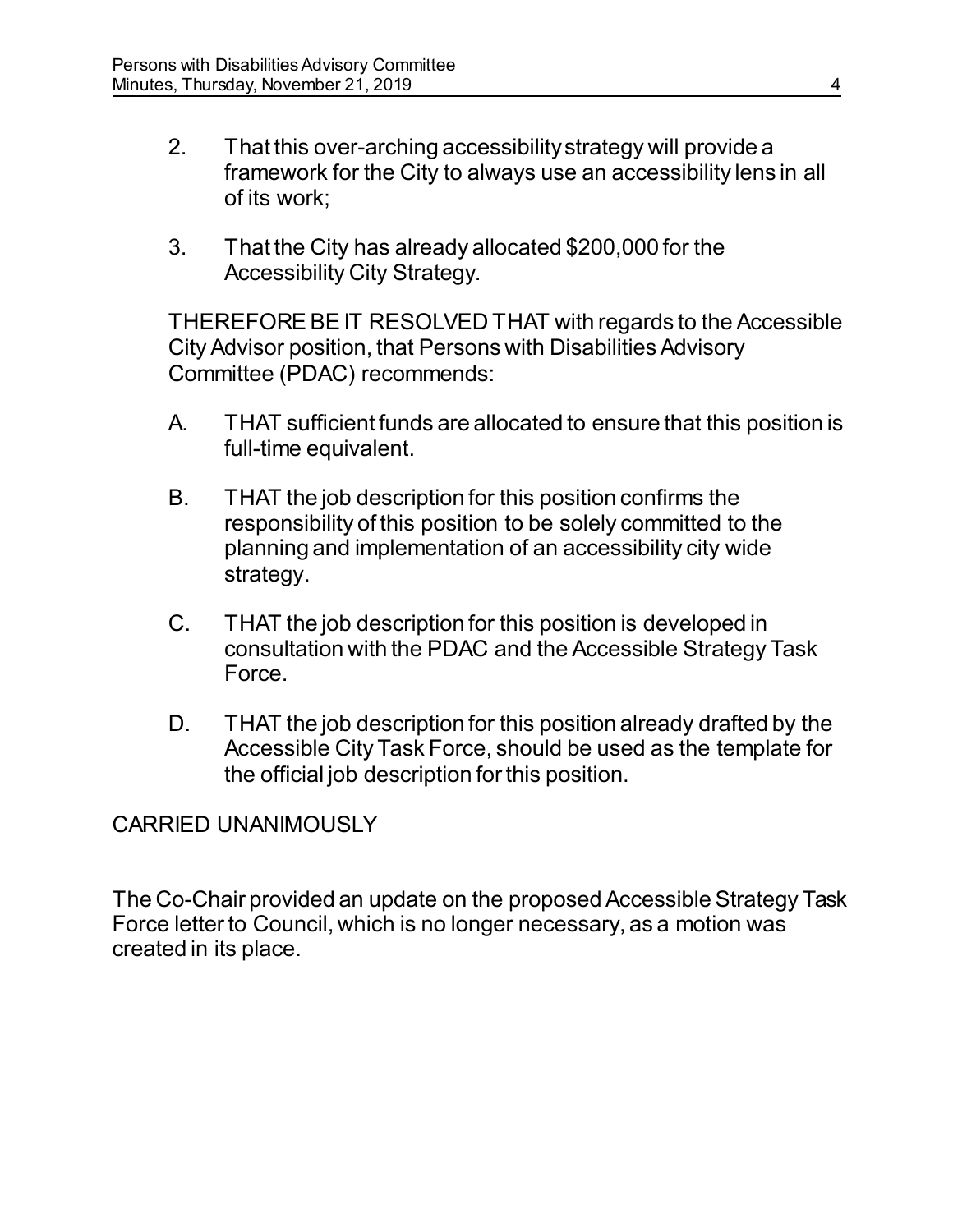# **4. Ride Hailing Motion**

The Transportation Subcommittee Chair, Caitlin Anderson, presented a motion for the Committee's consideration.

MOVED by Caitlin Anderson SECONDED by Jill Weiss

# WHEREAS

- 1. People with disabilities have a greater need for publicly available transportation systems due to limited incomes and limited car ownership and use;
- 2. The *BC Human Rights Code* states that (1) "A person must not, without a bona fide and reasonable justification, (a) deny to a person or class of persons any …service … customarily available to the public, or (b) discriminate against a person or class of persons regarding any … service … customarily available to the public because of the …physical or mental disability…of that person or class of persons." (Section 8);
- 3. Ride hailing services are customarily available to the public;
- 4. Ride hailing services include significant barriers which prevent many persons with disabilities from using these services. These barriers include:
	- 1. Lack of or limited availability of wheelchair accessible vehicles;

All publicly-licensed transportation systems should have significant numbers of accessible vehicles to ensure that persons who use wheelchairs have the same mobility options as other citizens.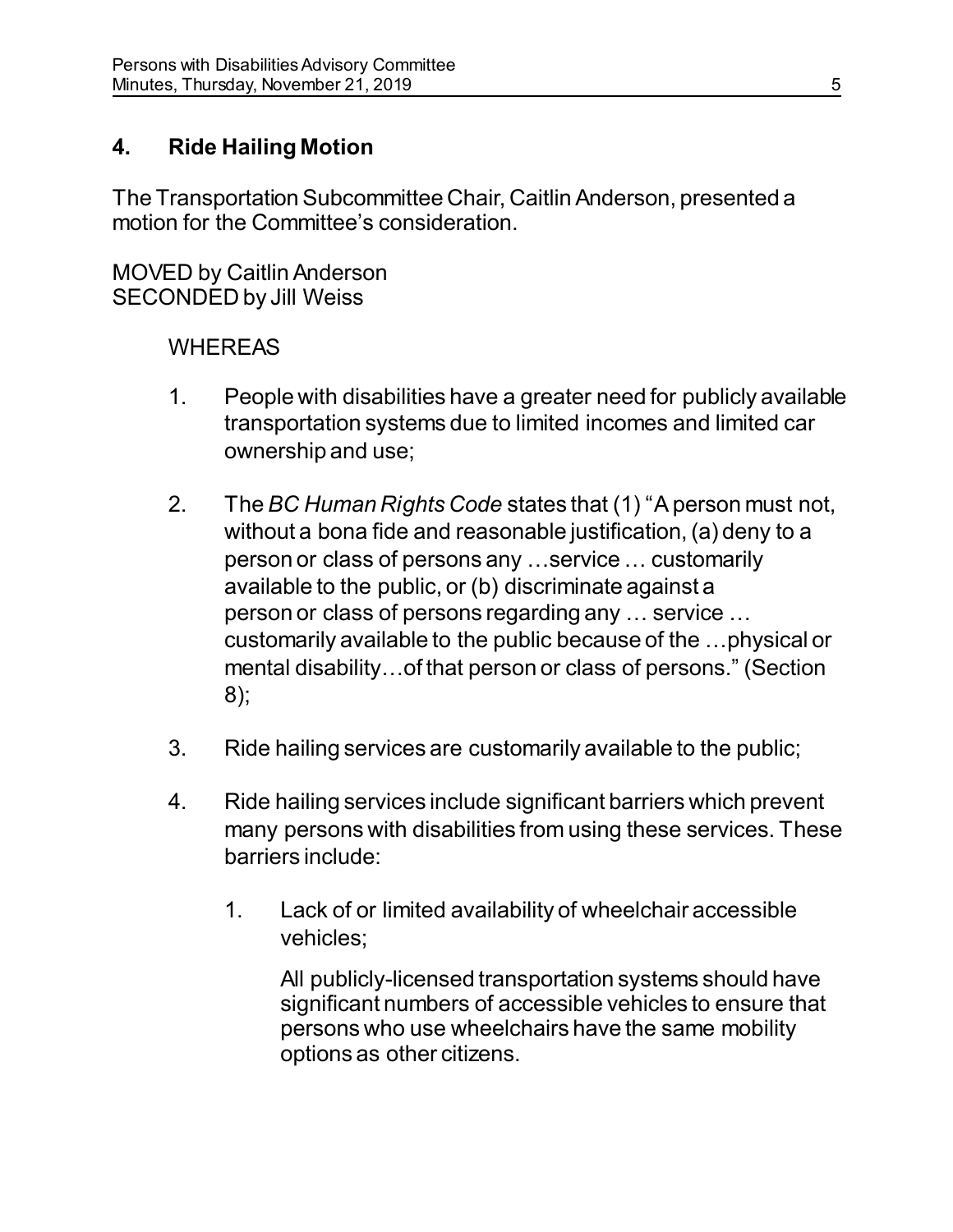- 2. Payment method is not usable by many people with disabilities because people with disabilities are twice as likely to have low incomes than other citizens.
	- a. People with disabilities are much less likely to have credit cards, which are the only TNS method of payment.
	- b. Many people with disabilities use TaxiSavers to purchase taxi rides at a more affordable cost – 50%. TaxiSavers are accepted by all Vancouver taxi companies, but there is no indication they will be accepted in ride hailing systems.
- 3. Booking process is not usable by many people with disabilities;

People with disabilities may not have access to smart phones, but smart phones are the only way to book ride hailing systems.

- 4. Disability driver training is essential to safely transport passengers with disabilities. The risk posed by untrained drivers was brought to light during an inquest in Manitoba after an elderly woman with a disability died following a failure to properly secure her wheelchair by an untrained driver. Manitoba subsequently implemented mandatory disability taxi driver training.
- 5. The City of Vancouver recognized the need for disability driver training in its transportation 2040 Plan and in its requirement of two disability driver training courses: Justice Institute TaxiHost Pro program and the Vancouver Taxi Association Ask, Listen, Act training program.
- 6. Under the new legislation, the province has eliminated the city's authority to regulate taxis, limousines and ride hailing, and has thus eliminated the civic requirement for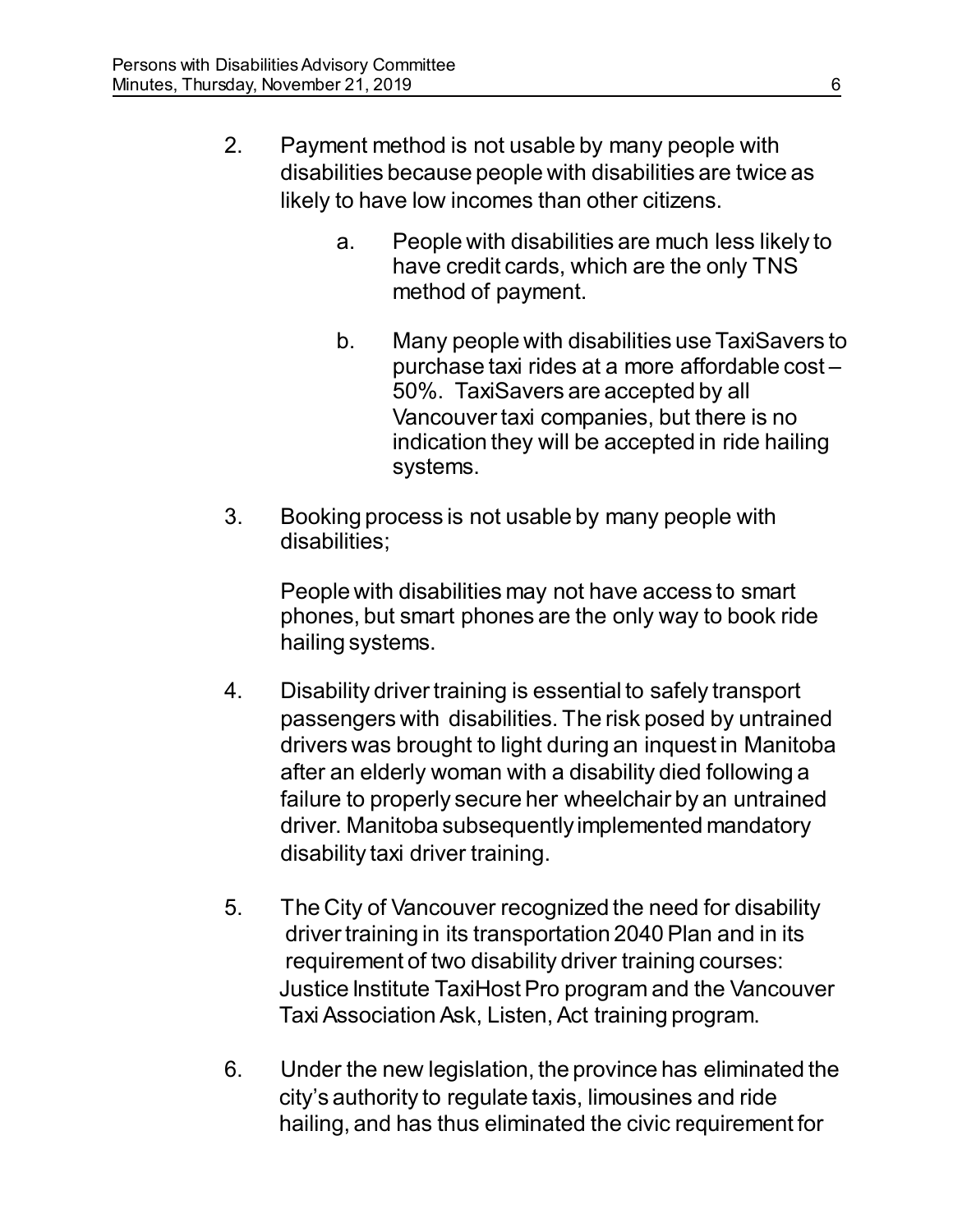hands-on driver training to safely transport passengers with disabilities.

Because the provincial government has not implemented any requirement for disability-related driver training to replace the previous civic training requirement, there is currently no required disability-related training for taxi or ride hailing drivers in British Columbia.

7. The province is imposing a  $30¢$  accessibility fee on each ride hailing trip to address accessibility concerns, but no information has been provided on how these funds will be used or whether these funds will be shared in whole or part with the municipality in which the ride occurred.

THEREFORE BE IT RESOLVED THAT the Persons with Disabilities Advisory Committee recommends that the Vancouver City Council communicate to the Province the urgent need to immediately require appropriate hands-on disabilityrelated driver training for all Passenger Directed Transportation drivers to ensure safe transportation of passengers with disabilities;

FURTHER THAT the Persons with Disabilities Advisory Committee supports the recommended civic incentives for accessible vehicles within ride hailing fleets, but believe additional measures are needed because the incentives are small compared to the significant costs of accessible vehicles;

FURTHER THAT the Persons with Disabilities Advisory Committee recommends that the Vancouver City Council take any and all measures advocating and promoting the elimination of barriers for persons with disabilities to access Transportation Network Systems, such as the incorporation of accessible vehicles, payment with cash or TaxiSavers, and alternative booking portals;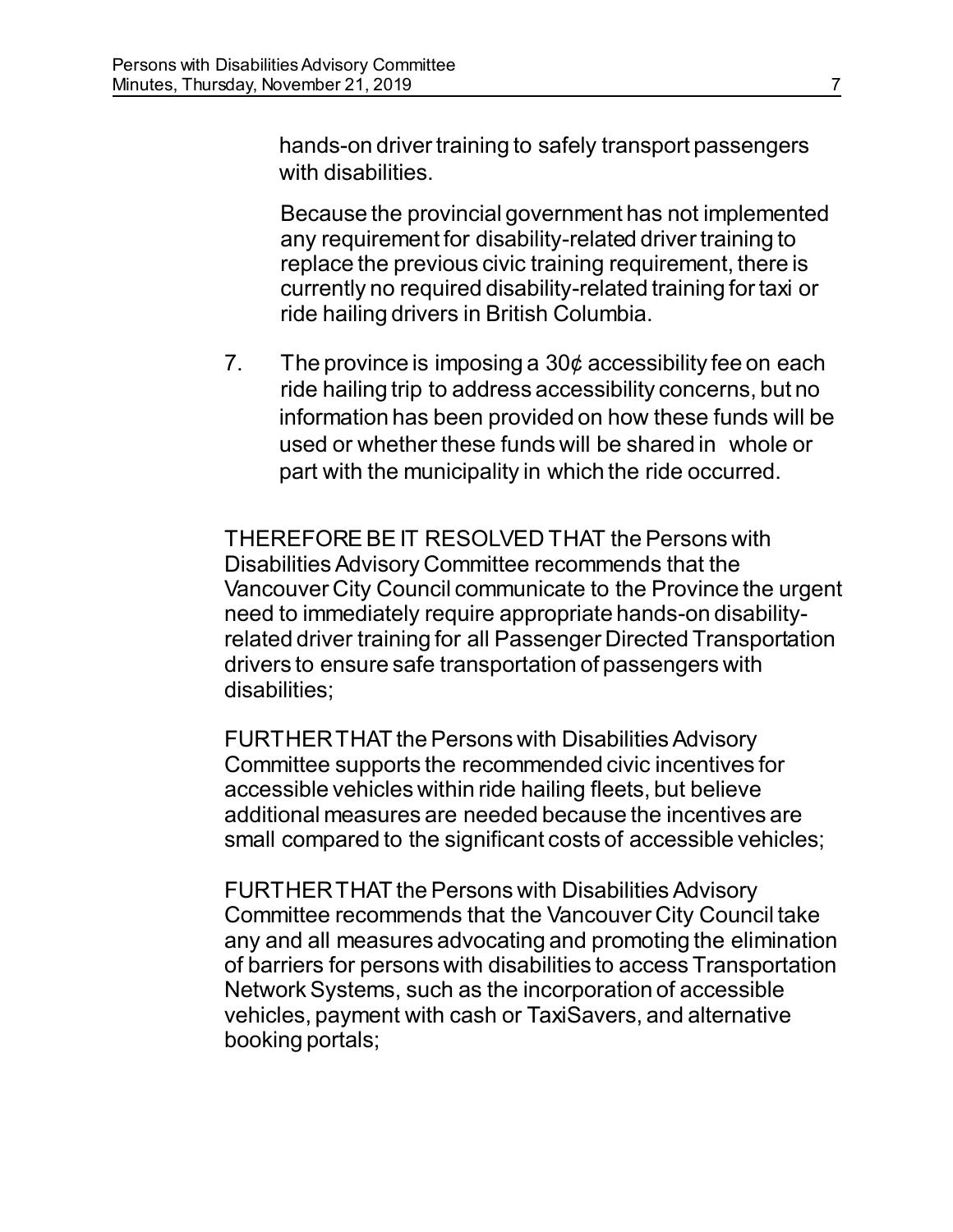FURTHER THAT the Persons with Disabilities Advisory Committee recommends that the Vancouver City Council direct staff to collect relevant statistics on how the implementation of the new legislation impacts persons with disabilities in transportation systems;

FURTHER THAT the Persons with Disabilities Advisory Committee recommends that the Vancouver City Council direct staff to research the ways that accessibility fees are currently used to ensure equal transportation options for citizens with disabilities in other municipalities and provinces in Canada;

FURTHER THAT the Persons with Disabilities Advisory supports the City in advocating that the funding generated by the provincial 30¢ accessibility fee should be used exclusively to provide transportation options for persons with disabilities that are equal to those provided to non-disabled persons in Transportation Network Services, and that this practice should be continued for as long as Transportation Network Services are operating in BC;

FURTHER THAT the Persons with Disabilities Advisory support the City in advocating that the amount of the provincial accessibility fee should be adjusted to a level sufficient to ensure transportation options for persons with disabilities are equal to those provided to persons who do not have a disability;

AND FURTHER THAT the Persons with Disabilities Advisory Committee recommends that the Vancouver City Council take any and all measures to ensure that citizens with disabilities have equal access to publicly available transportation.

CARRIED UNANIMOUSLY

- **5. Subcommittee Reports**
- **a. Accessible City**

No report.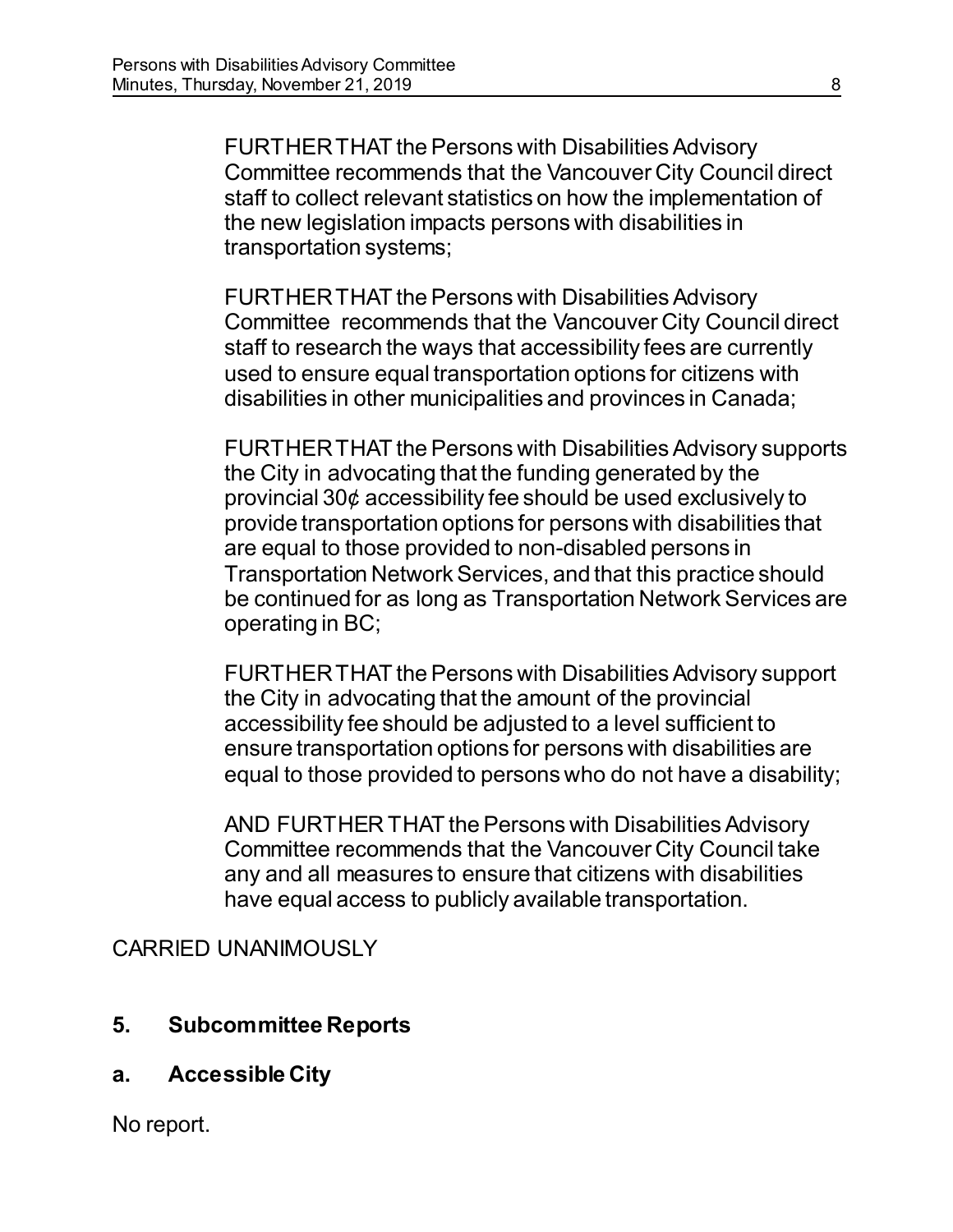## **b. Housing**

MOVED by Jane Vorbrodt Seconded by Tasia Alexis

> WHEREAS the Persons with Disabilities Advisory Committee supports the continuation of the Right Fit Pilot Project;

THEREFORE BE IT RESOLVED THAT the Persons with Disabilities Advisory Committee direct its Co-Chair to send a letter on behalf of Persons with Disabilities Advisory Committee to the Ministry of Social Development and Poverty Reduction in support of continued funding.

# CARRIED UNANIMOUSLY

### **c. Social Inclusion**

No report.

#### **d. Transportation**

Jill Weiss noted that the Transportation Subcommittee, is working to prevent the implementation of an invasive in-person HandyDart application, which may discourage vulnerable HandyDART users from applying and using the service. PDAC has worked on this issue three times in the last 15 years.

# **6. Reports from Liaison Members**

Michael Marousek, Staff Liaison, provided the following updates on Park Board activities:

- ICORD personal trainers available for people in wheelchairs, Creekside and Champlain community centres
- Sunset Community Centre adaptive skating lessons
- Northeast False Creek Centre, planning accessibility features into design
- 10th Anniversary of Olympic and Paralympic events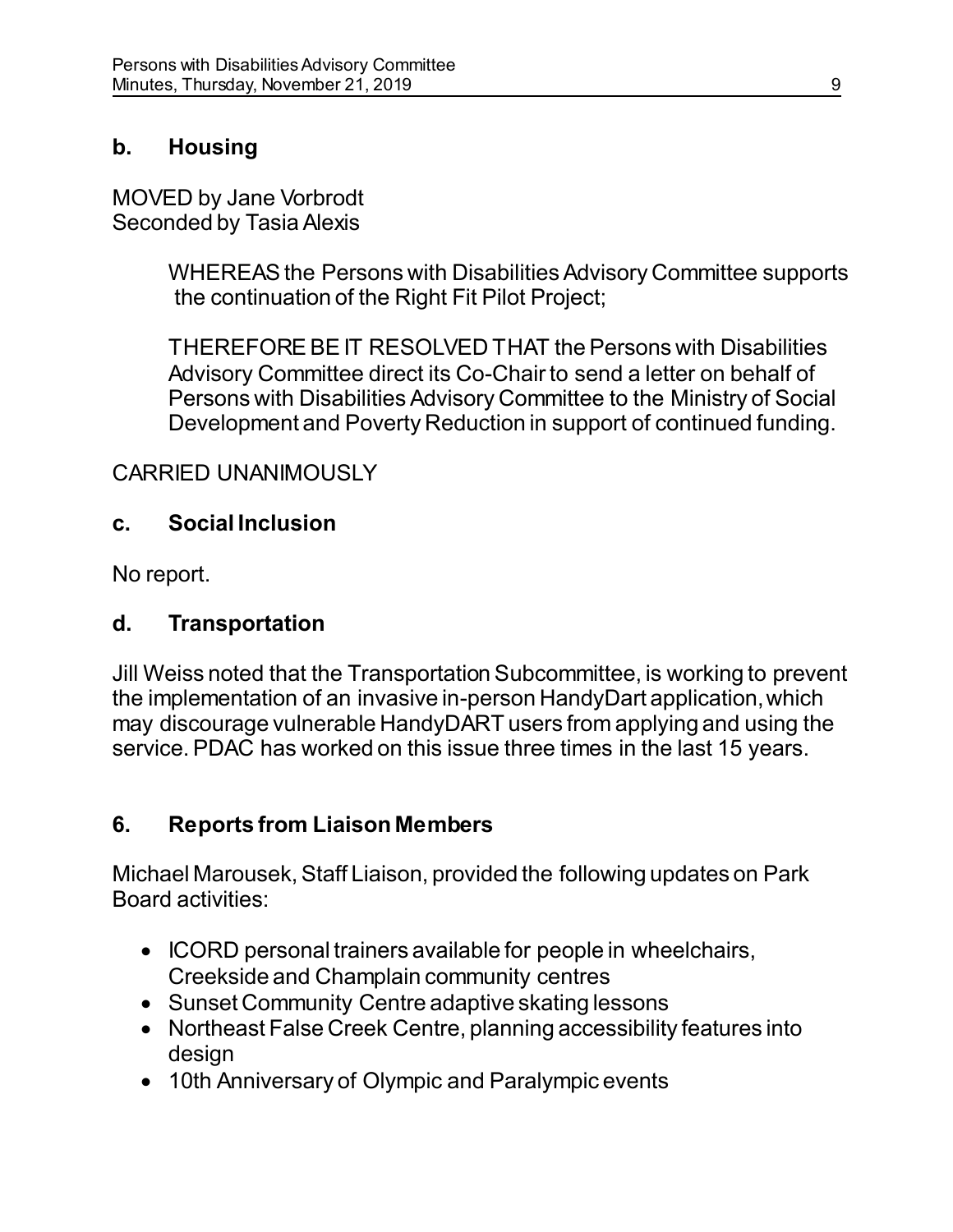# **7. 2020 Advisory Committee Meetings**

MOVED by Laura Mackenrot SECONDED by Peter Brown

> THAT the Persons with Disabilities Advisory Committee approve the 2020 meetings schedule below:

| <b>Month</b>                  | Day             | <b>Time</b> | <b>Meeting Type</b>       | Room                                    |  |
|-------------------------------|-----------------|-------------|---------------------------|-----------------------------------------|--|
| January                       | 16              | 5:30 pm     | Regular<br><b>Meeting</b> | Cascadia Room,<br>3rd Floor             |  |
| February                      | 13              | 5:30 pm     | Working<br>Session        | Cascadia Room,<br>3rd Floor             |  |
| <b>March</b>                  | 12 <sub>2</sub> | 5:30 pm     | Regular<br><b>Meeting</b> | Cascadia Room,<br>3rd Floor             |  |
| April                         | 9               | 5:30 pm     | Working<br>Session        | Cascadia Room,<br>3rd Floor             |  |
| May                           | $\overline{7}$  | 5:30 pm     | Regular<br><b>Meeting</b> | Cascadia Room,<br>3rd Floor             |  |
| June                          | 11              | 5:30 pm     | Working<br>Session        | Cascadia Room,<br>3rd Floor             |  |
| July                          | 9               | 5:30 pm     | Regular<br><b>Meeting</b> | Cascadia Room,<br>3rd Floor             |  |
| <b>AUGUST</b><br><b>BREAK</b> |                 |             |                           |                                         |  |
| August                        | 14              | 5:30 pm     | Working<br>Session        | Cascadia Room,<br>3rd Floor             |  |
| September                     | 10              | 5:30 pm     | Regular<br><b>Meeting</b> | Cascadia Room,<br>3 <sup>rd</sup> Floor |  |
| October                       | 15              | 5:30 pm     | Working<br>Session        | Cascadia Room,<br>3rd Floor             |  |
| November                      | 12 <sup>2</sup> | 5:30 pm     | Regular<br><b>Meeting</b> | Cascadia Room,<br>3rd Floor             |  |
| December                      | 10              | 5:30 pm     | Working<br><b>Session</b> | Cascadia Room,<br>3rd Floor             |  |

CARRIED UNANIMOUSLY